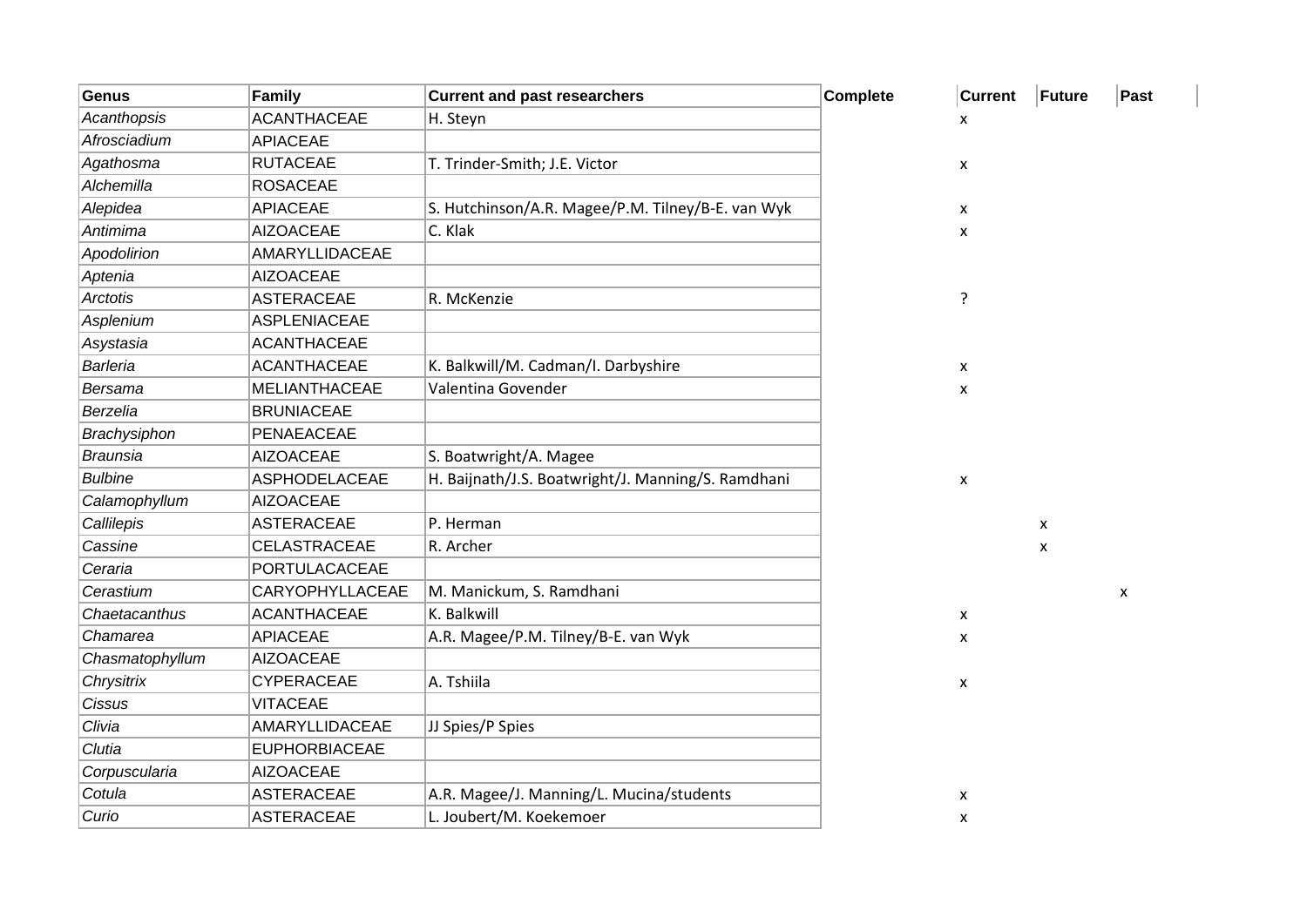| Cylindrophyllum    | <b>AIZOACEAE</b>        |                                 |             |
|--------------------|-------------------------|---------------------------------|-------------|
| Cynodon            | <b>POACEAE</b>          |                                 |             |
| Cynoglossum        | <b>BORAGINACEAE</b>     |                                 |             |
| Cyphia             | <b>LOBELIACEAE</b>      | E. Knox/P. Phillipson           |             |
| Cyphostemma        | <b>VITACEAE</b>         | M. Tshililo                     |             |
| Cytinus            | <b>CYTINACEAE</b>       | P. Burgoyne/N. Hobbhahn         |             |
| Danthoniopsis      | <b>POACEAE</b>          |                                 |             |
| Delosperma         | <b>AIZOACEAE</b>        | N. Phaliso; P.M. Burgoyne       |             |
| Diascia            | <b>SCROPHULARIACEAE</b> | W. Hattingh; G. Cron            |             |
| <b>Diclis</b>      | <b>SCROPHULARIACEAE</b> |                                 |             |
| Dicrocaulon        | <b>AIZOACEAE</b>        | C. Klak                         |             |
| Dierama            | <b>IRIDACEAE</b>        | G. Cron                         |             |
| Dimorphotheca      | <b>ASTERACEAE</b>       | N. Barker/R. McKenzie           |             |
| Drosanthemum       | <b>AIZOACEAE</b>        | H. Hartmann                     | x (in part) |
| <b>Dyschoriste</b> | <b>ACANTHACEAE</b>      | K. Balkwill                     |             |
| Echiostachys       | <b>BORAGINACEAE</b>     |                                 |             |
| Elephantorrhiza    | <b>FABACEAE</b>         | A. Krige                        |             |
| Elytropappus       | <b>ASTERACEAE</b>       | M. Koekemoer                    |             |
| Enneapogon         | <b>POACEAE</b>          | C. Mashau                       | x           |
| Erica              | <b>ERICACEAE</b>        | D. Bellstedt/M. Pirie           |             |
| Eriosema           | <b>FABACEAE</b>         | T. Manyelo                      |             |
| Erythroxylum       | ERYTHROXYLACEAE         | Nozipho Mxumalo                 |             |
| Freylinia          | <b>SCROPHULARIACEAE</b> |                                 |             |
| Gethyllis          | AMARYLLIDACEAE          |                                 |             |
| Gnidia             | THYMELAEACEAE           | L. von Staden, A. Magee         |             |
| Greyia             | <b>GREYIACEAE</b>       |                                 |             |
| Grielum            | NEURADACEAE             | <b>Alex Summers</b>             |             |
| <b>Hemimeris</b>   | <b>SCROPHULARIACEAE</b> | N.K. Steiner                    |             |
| Hereroa            | <b>AIZOACEAE</b>        |                                 |             |
| Hermannia          | <b>MALVACEAE</b>        | D. Gwynn-Evans                  |             |
| Hertia             | <b>ASTERACEAE</b>       | N. Barker/A.R. Magee/J. Manning |             |
| Hippia             | <b>ASTERACEAE</b>       | B. Busch/A.R. Magee             | Ιx          |
| Hyobanche          | <b>OROBANCHACEAE</b>    | C. Randle/A. Wolfe              |             |

 $\mathsf X$ 

 $\mathbf x$ 

 $\mathsf{X}$ 

 $\mathbf{x}$ 

 $\mathbf{x}$  $\mathbf{x}$ 

 $\mathbf{x}$ 

 $\mathbf{x}$ 

 $\mathbf{x}$  $\mathbf{x}$  $\mathbf{x}$ 

 $\mathbf{x}$ 

 $\mathbf{x}$ 

 $\mathbf{x}$  $\mathbf{x}$ 

 $\mathbf{x}$ 

 $\boldsymbol{\mathsf{x}}$ 

 $\mathsf X$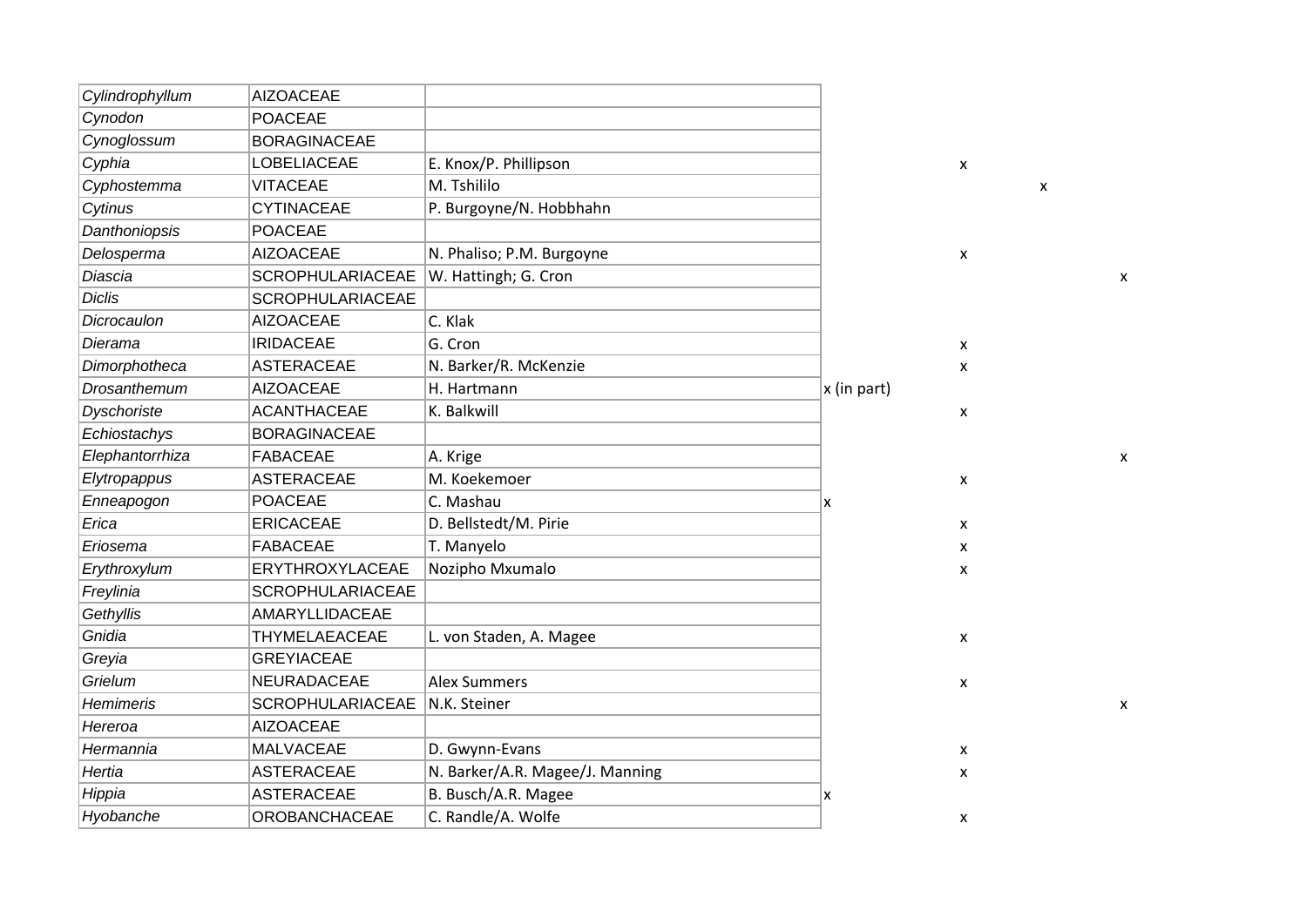| Hyparrhenia          | <b>POACEAE</b>          |                                                   |                    |
|----------------------|-------------------------|---------------------------------------------------|--------------------|
| <b>Hypoxis</b>       | <b>HYPOXIDACEAE</b>     | Y. Singh                                          | X                  |
| Indigofera           | <b>FABACEAE</b>         | <b>B.</b> Schrire                                 |                    |
| Isoëtes              | <b>ISOETACEAE</b>       |                                                   |                    |
| <b>Juttadinteria</b> | <b>AIZOACEAE</b>        | C. Mannheimer                                     | $\pmb{\mathsf{X}}$ |
| Lachnostylis         | PHYLLANTHACEAE          |                                                   |                    |
| Lampranthus          | <b>AIZOACEAE</b>        | C. Klak                                           | $\pmb{\mathsf{X}}$ |
| Lessertia            | <b>FABACEAE</b>         |                                                   |                    |
| Lichtensteinia       | <b>APIACEAE</b>         | P.M. Tilney/B-E. van Wyk                          | $\pmb{\mathsf{X}}$ |
| Lidbeckia            | <b>ASTERACEAE</b>       |                                                   |                    |
| Limosella            | <b>SCROPHULARIACEAE</b> |                                                   |                    |
| Lopholaena           | <b>ASTERACEAE</b>       | N. Barker/M. Koekemoer/J.C. Manning/B. Nordenstam | X                  |
| Macowania            | <b>ASTERACEAE</b>       | G. Goodman-Cron/M. Koekemoer                      | $\mathsf{x}$       |
| Malephora            | <b>AIZOACEAE</b>        |                                                   |                    |
| <b>Melianthus</b>    | <b>MELIANTHACEAE</b>    | Valentina Govender                                | X                  |
| <b>Melinus</b>       | <b>POACEAE</b>          | C. Mashau                                         | X                  |
| Mesembryanthemum     | <b>AIZOACEAE</b>        |                                                   |                    |
| Microcodon           | CAMPANULACEAE           |                                                   |                    |
| Microdon             | <b>SCROPHULARIACEAE</b> |                                                   |                    |
| Nemesia              | <b>SCROPHULARIACEAE</b> | P. Bester/N.K. Steiner                            | X                  |
| Oedera               | <b>ASTERACEAE</b>       | N. Bergh                                          | X                  |
| Osteospermum         | <b>ASTERACEAE</b>       | N. Barker                                         | X                  |
| Othonna              | <b>ASTERACEAE</b>       | L. Magoswana                                      | x                  |
| Oxalis               | <b>OXALIDACEAE</b>      | K. Oberlander/L. Dreyer                           | X                  |
| Ozoroa               | ANACARDIACEAE           |                                                   |                    |
| Pavonia              | <b>MALVACEAE</b>        | A. Welcome                                        | x                  |
| Peersia              | <b>AIZOACEAE</b>        |                                                   |                    |
| Pelargonium          | <b>GERANIACEAE</b>      | F. Bakker/M.M. le Roux/B. Marais/P. Vorster       | X                  |
| Peliostomum          | <b>SCROPHULARIACEAE</b> | D. Sonnenberg                                     |                    |
| Pentzia              | <b>ASTERACEAE</b>       | A.R. Magee                                        | X                  |
| Petalidium           | <b>ACANTHACEAE</b>      | K. Balkwill/P. Craven/L. McDade                   | X                  |
| Phylica              | <b>RHAMNACEAE</b>       |                                                   |                    |
| Pimpinella           | <b>APIACEAE</b>         | A.R. Magee/P.M. Tilney/B-E. van Wyk               | x                  |
|                      |                         |                                                   |                    |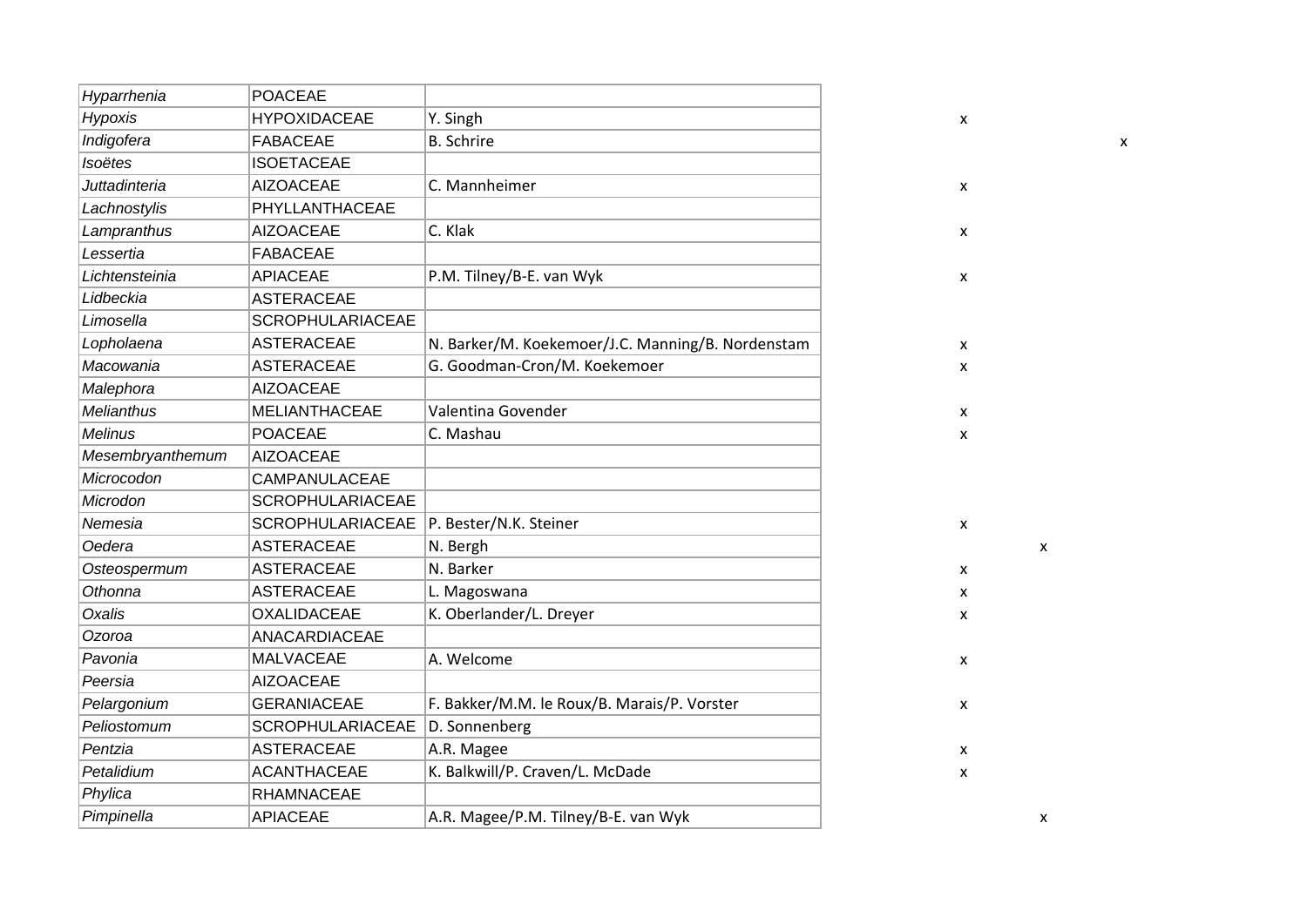| Portulaca           | PORTULACACEAE         |                                                              |   |   |
|---------------------|-----------------------|--------------------------------------------------------------|---|---|
| Prismatocarpus      | CAMPANULACEAE         |                                                              |   |   |
| Psoralea            | <b>FABACEAE</b>       | M. Muasya/C. Stirton                                         | X |   |
| Pterocelastrus      | <b>CELASTRACEAE</b>   | R. Archer                                                    |   | x |
| Pterodiscus         | PEDALIACEAE           |                                                              |   |   |
| Pteronia            | <b>ASTERACEAE</b>     | A. Bello/A.R. Magee/M. Van der Bank/J.S. Boatwright/T. Lowry | x |   |
| Rabiea              | <b>AIZOACEAE</b>      | M. Struwig                                                   |   |   |
| Rhinephyllum        | <b>AIZOACEAE</b>      |                                                              |   |   |
| Rhynchosia          | <b>FABACEAE</b>       | T. Jaca/A.M. Moteetee/S.M. Mothogoane                        | x |   |
| <b>Rubus</b>        | <b>ROSACEAE</b>       | J. Manning                                                   | x |   |
| Ruschia             | <b>AIZOACEAE</b>      | C. Klak                                                      | x |   |
| Scabiosa            | <b>DIPSACACEAE</b>    | N. Swelankomo                                                | x |   |
| Schizoglossum       | APOCYNACEAE           | P. Bester                                                    | x |   |
| Schwantesia         | <b>AIZOACEAE</b>      |                                                              |   |   |
| Senecio             | <b>ASTERACEAE</b>     | M. Koekemoer/ M. Jackson                                     | X |   |
| Sericocoma          | AMARANTHACEAE         |                                                              |   |   |
| Serruria            | <b>PROTEACEAE</b>     | J. Rourke                                                    | ? |   |
| Sesamum             | PEDALIACEAE           | D. Bedigian                                                  | x |   |
| Sida                | <b>MALVACEAE</b>      | S. Sharma                                                    | x |   |
| Sisyranthus         | APOCYNACEAE           | P. Bester                                                    | x |   |
| Sopubia             | <b>OROBANCHACEAE</b>  |                                                              |   |   |
| Stomatium           | <b>AIZOACEAE</b>      |                                                              |   |   |
| <b>Strelitzia</b>   | <b>STRELITZIACEAE</b> | H. Baijnath/G. Goodman-Cron/J.C. Manning                     | X |   |
| Struthiola          | THYMELAEACEAE         | T. Makhoba                                                   | X |   |
| Suaeda              | <b>CHENOPODIACEAE</b> |                                                              |   |   |
| Syncarpha           | <b>ASTERACEAE</b>     | N. Bergh                                                     | X |   |
| <b>Thesium</b>      | SANTALACEAE           | M. Le Roux, N. Visser & M. Muasya, A. Verboom                | x |   |
| Trachyandra         | ASPHODELACEAE         | J.S. Boatwright/J.C. Manning                                 | x |   |
| <b>Trichocladus</b> | <b>HAMAMELIDACEAE</b> |                                                              |   |   |
| Trichodiadema       | <b>AIZOACEAE</b>      |                                                              |   |   |
| Ursinia             | <b>ASTERACEAE</b>     | J.S. Boatwright/A.R. Magee/L. Mucina                         | X |   |
| Vellereophyton      | <b>ASTERACEAE</b>     |                                                              |   |   |
| Vepris              | <b>RUTACEAE</b>       | J.E. Victor & A. Tshiila                                     | X |   |